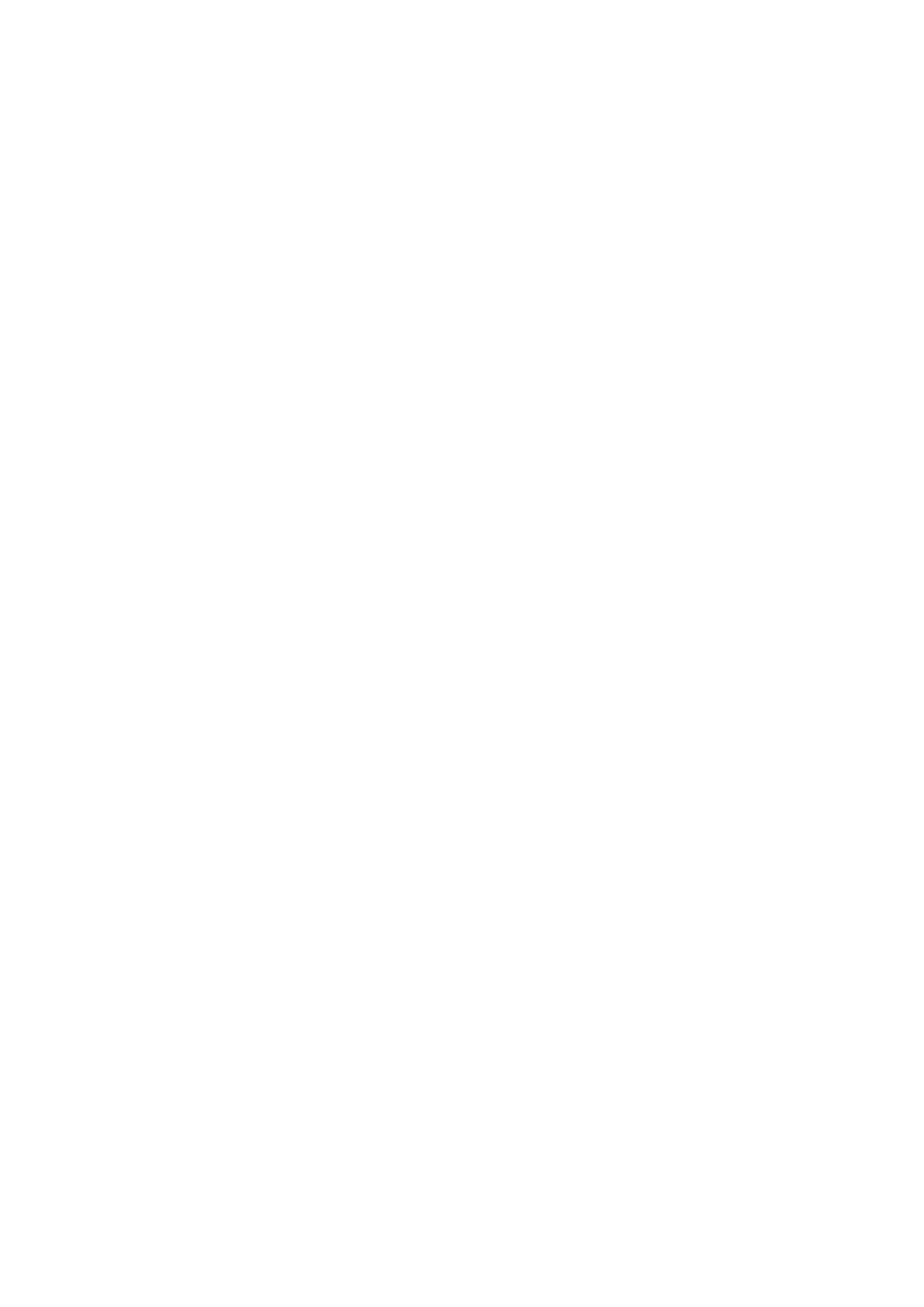# **Contents**

| Introduction                               | 3 |
|--------------------------------------------|---|
| Audit, financial statements and disclosure | 3 |
| Related party transactions                 | 3 |
| <b>Board of Directors</b>                  | 3 |
| Remuneration                               | 5 |
| Capital increases                          | 5 |
| M&A                                        | 5 |
| Environmental and social issues            | 6 |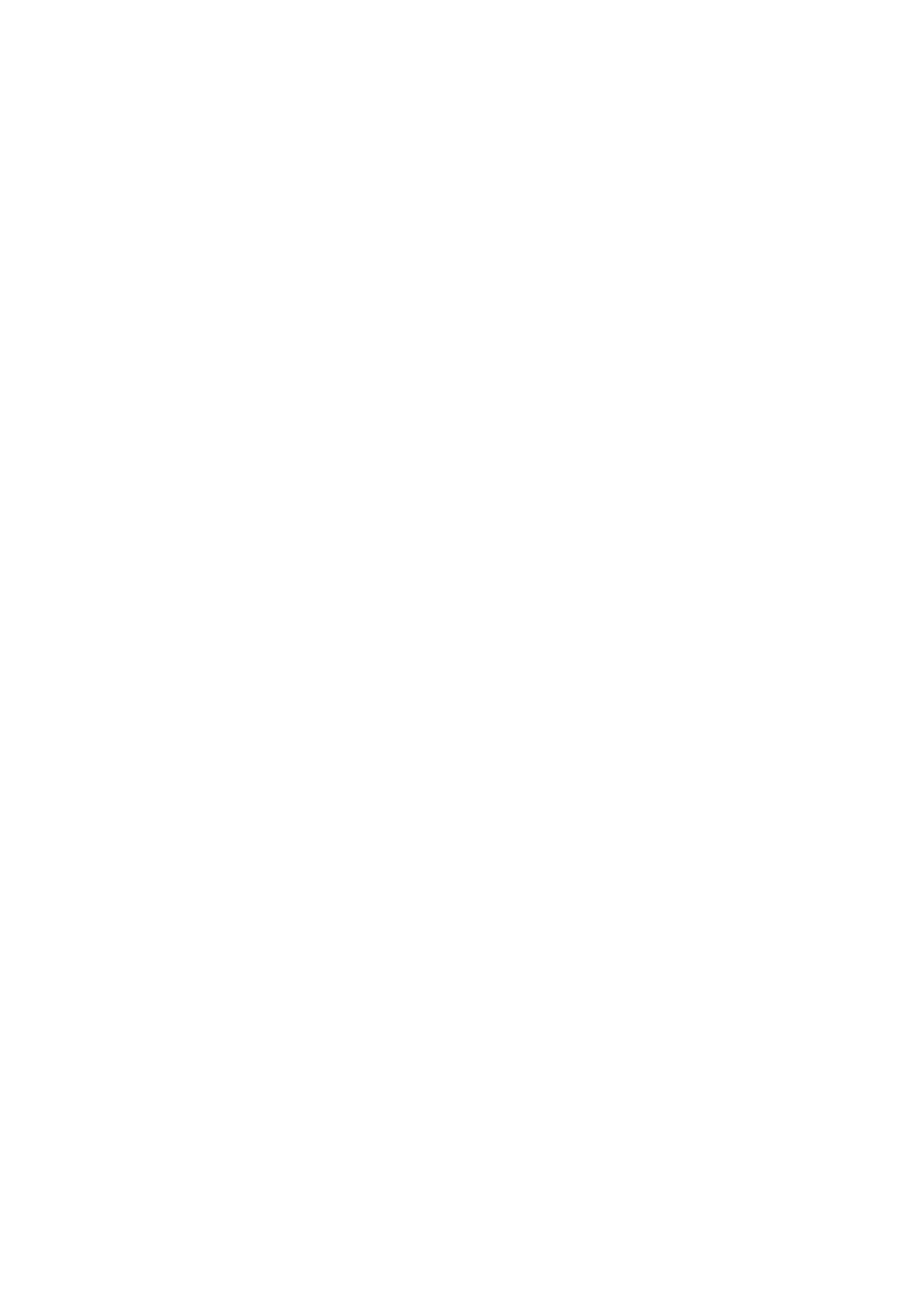#### <span id="page-4-0"></span>Introduction

This document outlines Bank J. Safra Sarasin Asset Management's ("BJSS AM") views and approach on key governance and voting topics that are regularly submitted to the vote of shareholders at annual general meetings. These corporate governance and proxy voting guidelines ("voting guidelines") aim to provide a general overview of BJSS AM AM's principles on corporate governance, environmental and social issues. They are designed to provide an outline of the material aspects evaluated in the analysis of annual general meeting agendas that are implemented during the proxy voting process.

It is BJSS AM's expectation that companies comply with all relevant regulations and local best practice recommendations and develop an approach to corporate governance that is transparent, accountable and responsible. As part of this framework, BJSS AM expects companies to adequately manage and report on environmental, social and governance ("ESG") risks, while also evaluating and acting on the ever increasing opportunities in this space. These voting guidelines take into account the recommendations of the Swiss Code of Best Practice for Corporate Governance ("Swiss Code") and where necessary and material, local best practices.

As an asset manager with a focus on sustainability, BJSS AM aims to work with companies to achieve long-term value creation for themselves, our clients and society as a whole. Our portfolio managers and ESG analysts take an integrated approach in engaging with companies on financial measures, operations, strategy and ESG matters. Where concerns or significant opportunities exist, our investment professionals will adopt an engagement approach to achieve change. Please refer to our Active Ownership Policy for BJSS AM's engagement process with investee companies. For BJSS AM's voting records, please visit the BJSS AM Voting Portal.

The below chapters present our stance on key governance issues regularly presented at annual general meetings.

## <span id="page-4-1"></span>Audit, financial statements and disclosure

BJSS AM expects the disclosure of shareholder meetingrelevant documents (meeting agenda, annual report, financial statements, information circular, sustainability

report etc.) to be made publicly available well before the meeting date in order to allow shareholders to make informed voting decisions in a timely manner. In the absence of the timely disclosure of these publications, BJSS AM will vote against the approval of the financial statements and/or discharge of directors, if and where applicable.

It is our expectation that the appointment of the external auditor is clearly disclosed. The auditing firm ought to be independent and boards are expected to explain and disclose how potential conflicts of interests are mitigated. The breakdown of audit and non-audit fees should be publicly available and non-audit fees should not exceed more than 50% of audit-related fees in the year to be audited.

#### <span id="page-4-2"></span>Related party transactions

Commercial agreements and transactions between board members or significant shareholders should be avoided. In jurisdictions in which related party transactions are submitted to shareholder vote, BJSS AM expects the transactions to be sufficiently disclosed and justified.

## <span id="page-4-3"></span>Board of Directors

BJSS AM considers the Board of Directors to be the key decision-making body that is directly accountable to shareholders. Therefore, we consider Board elections and re-elections to be amongst the most important voting decisions requiring thorough evaluation by shareholders.

BJSS AM evaluates the following criteria when determining overall board composition and balance:

## **Qualifications**

Boards are expected to have a good understanding of the industry in which the company operates and to be prepared to assess the execution of corporate strategy by management. Additionally, boards should understand the wider social and environmental impacts and consequences of a company's operations. In light of the ever increasing challenges and oversight areas (e.g. environmental, digital and technology, human rights), issuespecific expertise is expected on the board and/or in key board sub-committees (i.e. financial expertise on the Audit Committee).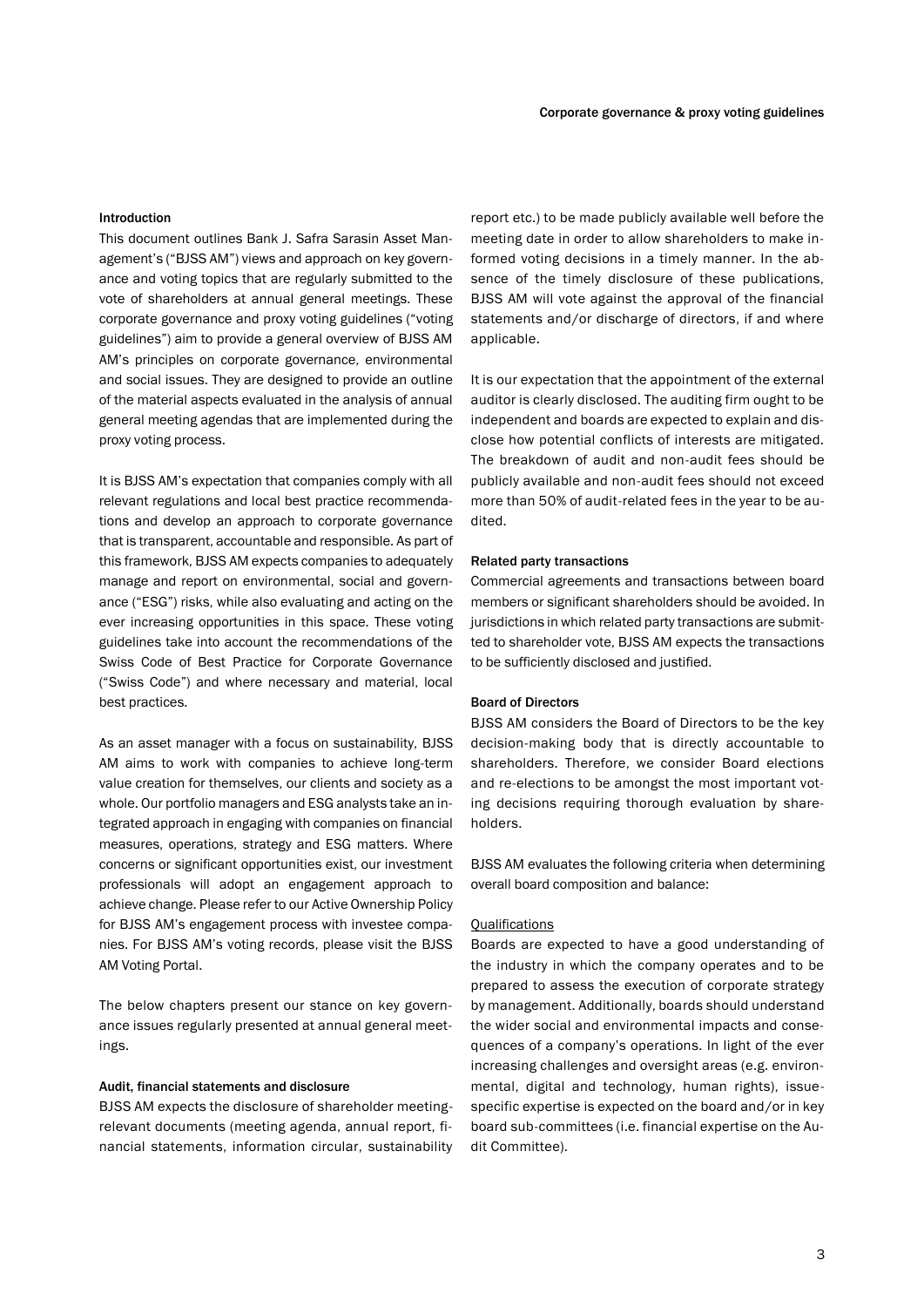## Board independence

Companies are encouraged to have a Board independence policy that outlines the criteria determining how independent board members are selected through the company's nomination process. When evaluating a board member's independence, BJSS AM's considers the following aspects:

- The relationship between the board nominee and the management of the company (both professional and family relations)
- Whether the nominee was a former company or group employee in the last three years
- Any potential cross directorships
- The board tenure of the nominee
- The relationship with a substantial shareholder (10% or more economic or voting stake)
- Whether the nominee is an employee representative or employee shareholder representative

For non-controlled companies, BJSS AM expects a majority of all shareholder appointed board members to be independent. Controlled companies are expected to have a minimum one-third independent board. In markets in which higher independence standards exist, these standards shall apply.

## Board committees

BJSS AM believes that at a minimum, company boards should establish Audit, Remuneration and Nomination subcommittees, which should be composed of non-executive directors only. All key board committees should be chaired by independent non-executive board members and be majority independent.

#### Combined CEO/Chair position

BJSS AM considers the Chair position to be a separate and independent role from the CEO that allows for a proper balance of power on the Board and allows the Chair to act as an independent oversight function on management. In markets in which combined CEO and Chair positions are common practice, we expect the Board to have appointed a Senior Independent Director ("SID") (or Lead Independent Director ("LID")) with designated responsibilities within the board and the authority to meet with shareholders on behalf of the Board. Where BJSS AM considers that the responsibilities of the SID/LID do not fulfil the expected requirements, we will oppose the election of the SID/LID and members of the Nomination Committee.

## Election of a former CEO as Chair

BJSS AM expects a minimum cooling-off period of three years before a former executive seeks to be appointed as Board chairperson.

#### Board Terms

BJSS AM prefers annual board elections so as to maximize director accountability towards shareholders. BJSS AM will oppose any board terms in excess of four years.

#### Board attendance

BJSS AM expects board members to disclose attendance at board and board committee meetings and attend at least 75% of aggregate meetings of the Board of Directors and Board committees on which the directors served during the last fiscal year.

#### Board mandates

In light of the substantial responsibilities and subsequent time commitment required to fulfil their oversight duties, BJSS AM believes that board members should limit multiple board memberships. BJSS AM considers that executives should hold no more than two non-executive board mandates, while non-executive directors should limit their mandates to no more than five board positions.

## Diversity

BJSS AM believes that diversity is a key determinant in achieving a wide range of perspectives during board deliberations, as well as effective corporate governance and strategy oversight. When evaluating board elections, BJSS AM will review board composition for diversity in age, gender, nationality, ethnic origin and geographic experience. BJSS AM expects boards to be composed of both female and male members. In the absence of this minimum standard being met, we will oppose the re-election of the members of the Nomination Committee.

#### Board tenure and succession planning

BJSS AM prefers board members to not exceed 12-year board terms. In markets in which local best practice recommendations on board terms exist, these will be taken into account. BJSS AM expects board succession plans to be taken on by the Nomination committee through an independent review.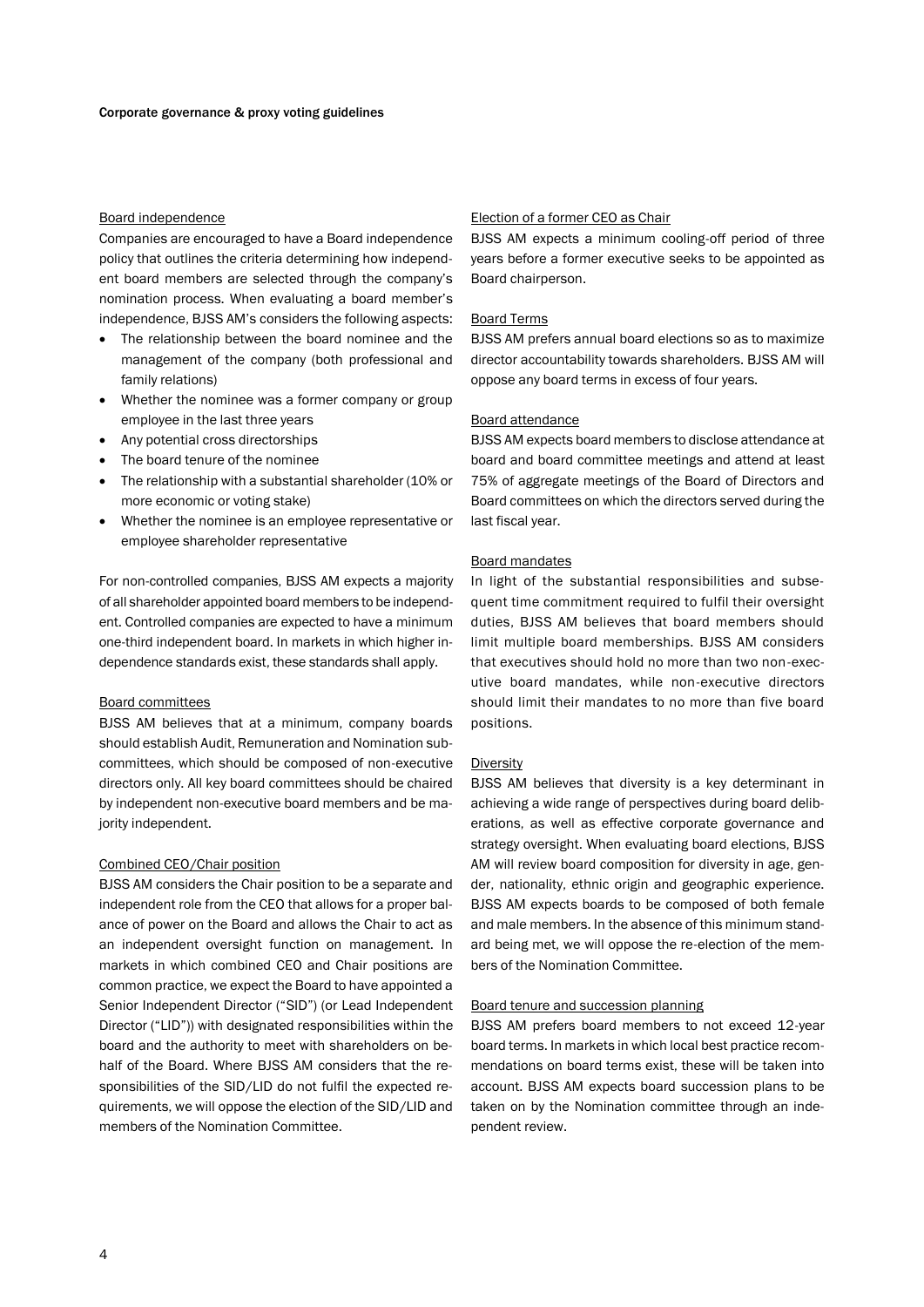## Board evaluations

BJSS AM expects boards to conduct regular board evaluations that take into account board performance and composition for long-term value creation. These evaluations should include the assessment of board diversity, expertise and effectiveness.

#### Board size

BJSS AM prefers boards to have no less than four and a maximum of 18 board members.

#### <span id="page-6-0"></span>Remuneration

#### Structure and Disclosure

Incentive structures should be designed to encourage longterm sustainable value creation for shareholders (pay for performance). BJSS AM encourages transparent and understandable plans that seek long-term alignment with corporate strategy and shareholder interests. Companies are expected to provide transparent information with respect to their pay arrangements. BJSS AM evaluates the following criteria when determining a vote on remuneration:

#### Dilution/Burn rate

BJSS AM considers a maximum 10% dilution over a 10-year period for all share-based schemes (1% annual burn rate).

## Terms

In evaluating the key terms of a company's remuneration structure, BJSS AM will take into account the duration of the plan, performance period (minimum three years), performance measures, vesting schedule, exercise period and clawback provisions.

#### Performance metrics

Performance measures ought to seek alignment between how management is incentivized to execute on corporate strategy and include financial KPIs and other board-selected metrics. Furthermore, BJSS AM expects companies to disclose performance hurdles, including the minimum level of performance that results in payment (ex-ante).

## ESG

Companies are increasingly exposed to environmental, social and reputational risks and are expected to include performance metrics tied to non-financial risks that are transparently disclosed and quantifiable.

## Ownership and stock holding guidelines

BJSS AM looks for the retention of a percentage of shares acquired through equity remuneration plans.

## Discretion

BJSS AM evaluates discretion exercised on pay packages on a case-by-case basis and will support discretion to be exercised when and if the outcome will align executive pay with shareholder interests.

#### Non-executive pay

Non-executive directors are expected to receive fixed fees only (no incentive-related pay), paid in either cash or shares. BJSS AM encourages stock ownership amongst non-executive board members.

## Remuneration policy and report

BJSS AM supports the regular approval of companies' remuneration policies and reports by shareholders. Where not addressed through local best practices or regulation, BJSS AM supports the annual submission of the remuneration report and a 3-year policy vote cycle.

#### <span id="page-6-1"></span>Capital increases

## Share issuances

For general share issuances with pre-emptive rights, BJSS AM will support a 50% increase with pre-emptive rights, whereas general share issuances without pre-emptive rights should not exceed a maximum increase in share capital of 10%.

#### Antitakeover provisions

As owners of the company, BJSS AM believes that shareholders should have the ultimate say on any takeover offers for the company's outstanding shares. We are not supportive of the implementation of anti-takeover measures, including any actions that could lead to entrench management at the expense of shareholder rights, such as the classification of boards.

## <span id="page-6-2"></span>M&A

BJSS AM evaluates corporate transactions, including mergers and acquisitions, asset disposals, private placements and reorganizations on a case-by-case basis taking into account the financial and governance implications of the transaction, alignment with corporate strategy and investment case.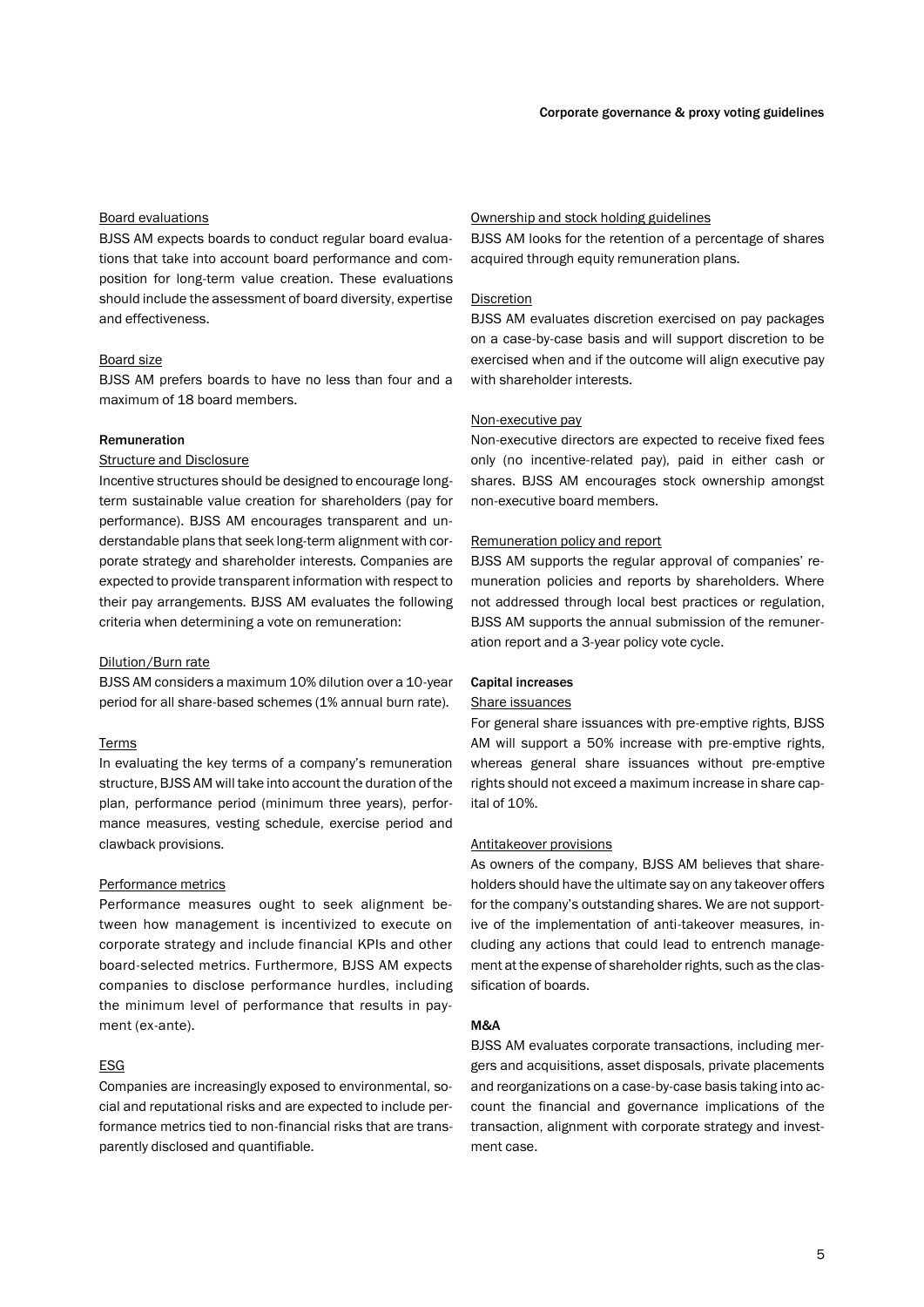## <span id="page-7-0"></span>Environmental and social issues

#### Climate Change

In alignment with BJSS AM's Climate Pledge, as well as other commitments made towards a carbon neutral future, it is our firm belief that companies should analyse, mitigate and report financially material risks of climate change. We support companies to adopt the Task Force on Climate-related Financial Disclosure's reporting framework including the disclosure of relevant greenhouse gas (GHG) emissions and related climate risks. Furthermore, BJSS implements a designated climate voting policy and engagement approach and will support proposals to enhance a company's disclosure of GHG emissions and climate change strategy, as well as any actions to move towards a low carbon economy.

## Biodiversity

BJSS AM supports the responsible use and preservation of natural resources on different levels (e.g. water, soil, minerals, forests, wildlife, ecosystems, etc.). We expect companies to disclose initiatives undertaken in this space and to evaluate both risks and opportunities. When financially material, BJSS AM will vote in support of proposals that seek to address a company's environmental impact, recycling, product safety issues and toxic emissions.

## Human Rights

In addition to the screening of social issues across different asset classes, BJSS AM is a supporter of human rights due diligence. We expect companies to respect the United Nations Guiding Principles on Business and Human Rights and will vote in support of proposals requesting human rights risk assessments, report or undertake specific actions on human rights standards and policies and take on actions with respect to diversity policies and disclosure.

## **Engagement**

In line with the Swiss Code, BJSS AM expects that the board of directors keep in contact with shareholders inbetween general meetings. In discussions with companies, BJSS AM investment professionals engage on company-specific matters, including strategy, capital structure, financial and non-financial risk and strategic ESG considerations directly with management and board members.